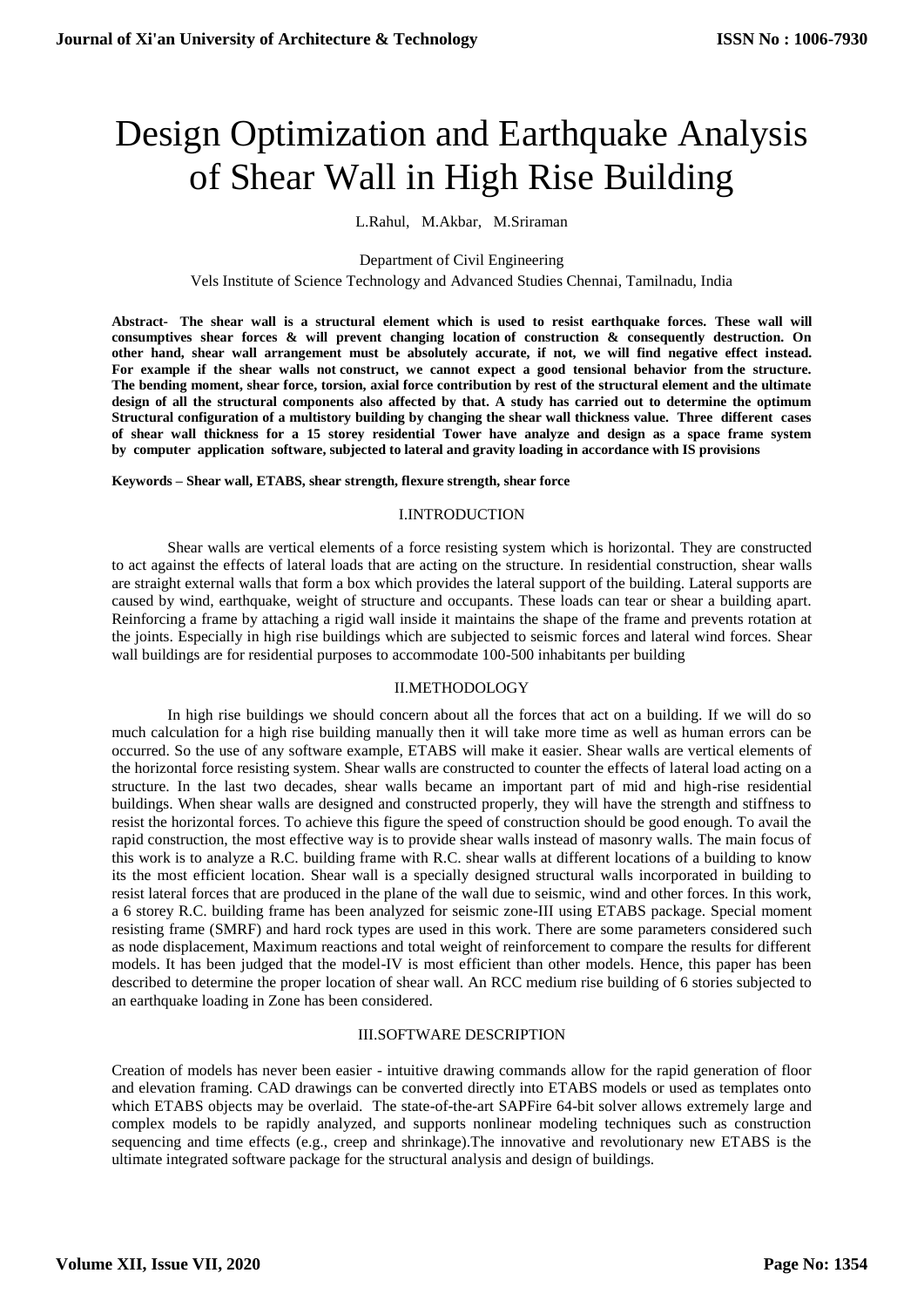## IV.SOFTWARE ANALYSIS





Fig.1 Plan



| <b>Name</b>        | Height | <b>Elevation</b> |
|--------------------|--------|------------------|
|                    | mm     | mm               |
| Story15            | 3000   | 45500            |
| Story14            | 3000   | 42500            |
| Story13            | 3000   | 39500            |
| Story12            | 3000   | 36500            |
| Story11            | 3000   | 33500            |
| Story10            | 3000   | 30500            |
| Story9             | 3000   | 27500            |
| Story8             | 3000   | 24500            |
| Story7             | 3000   | 21500            |
| Story6             | 3000   | 18500            |
| Story <sub>5</sub> | 3000   | 15500            |
| Story4             | 3000   | 12500            |
| Story3             | 3000   | 9500             |
| Story2             | 3000   | 6500             |
| Story1             | 3500   | 3500             |
| <b>Base</b>        |        |                  |

Fig.2 Elevation of building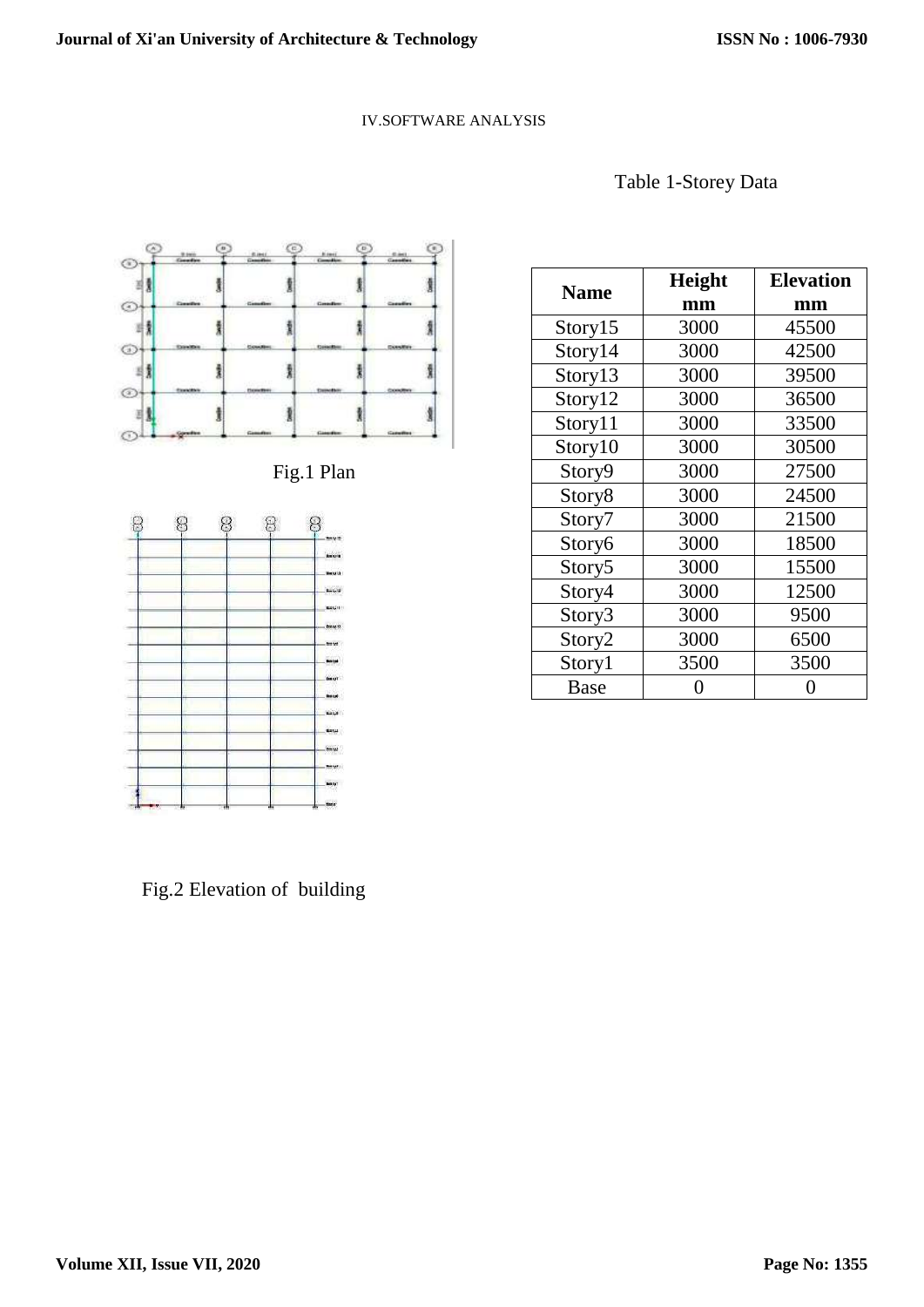

Bending Force Diagram

Fig 3 Analysis of Shear wall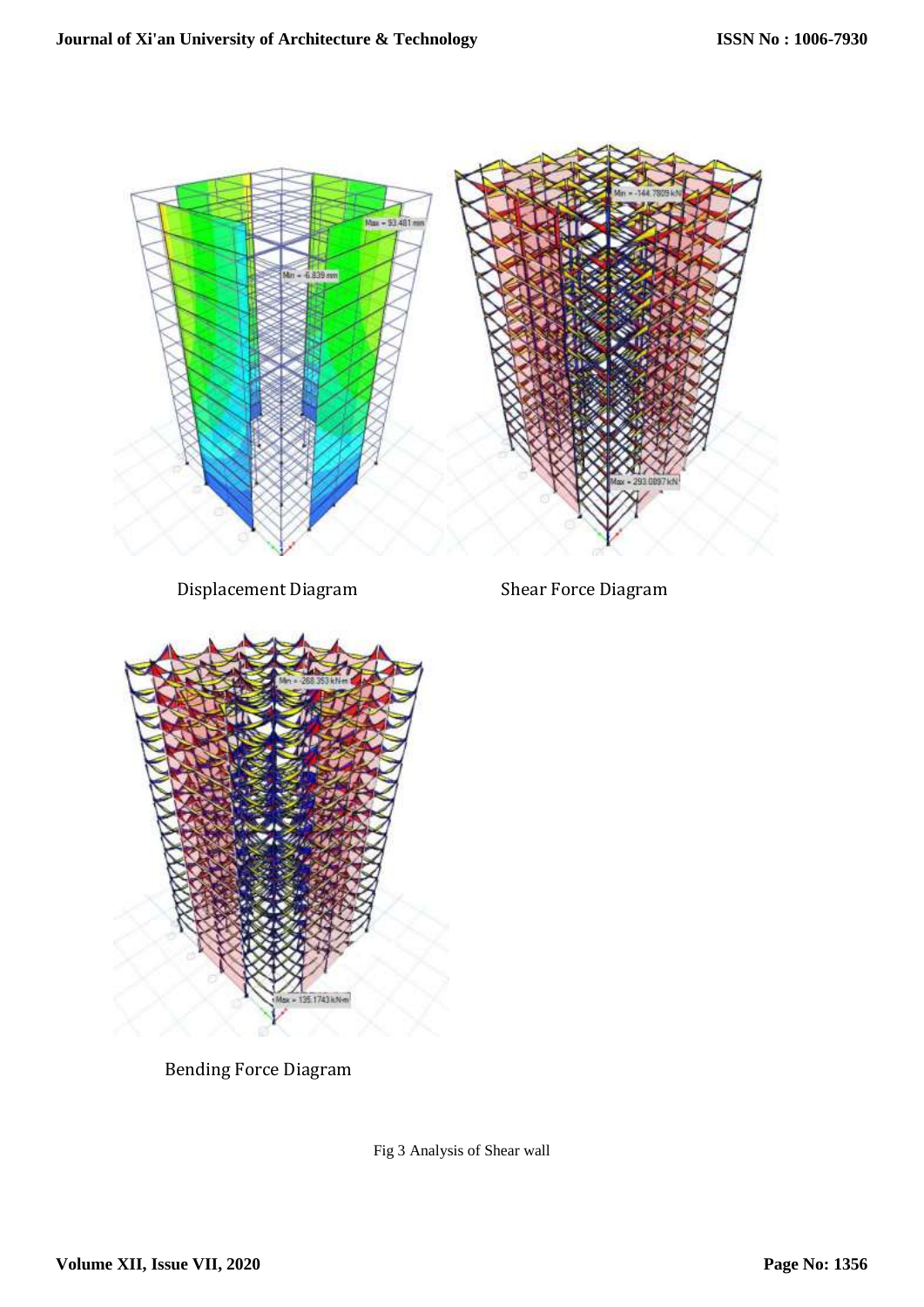Steel Plate Shear Wall



Bending Force Diagram

Fig 4 Analysis of plate shear wall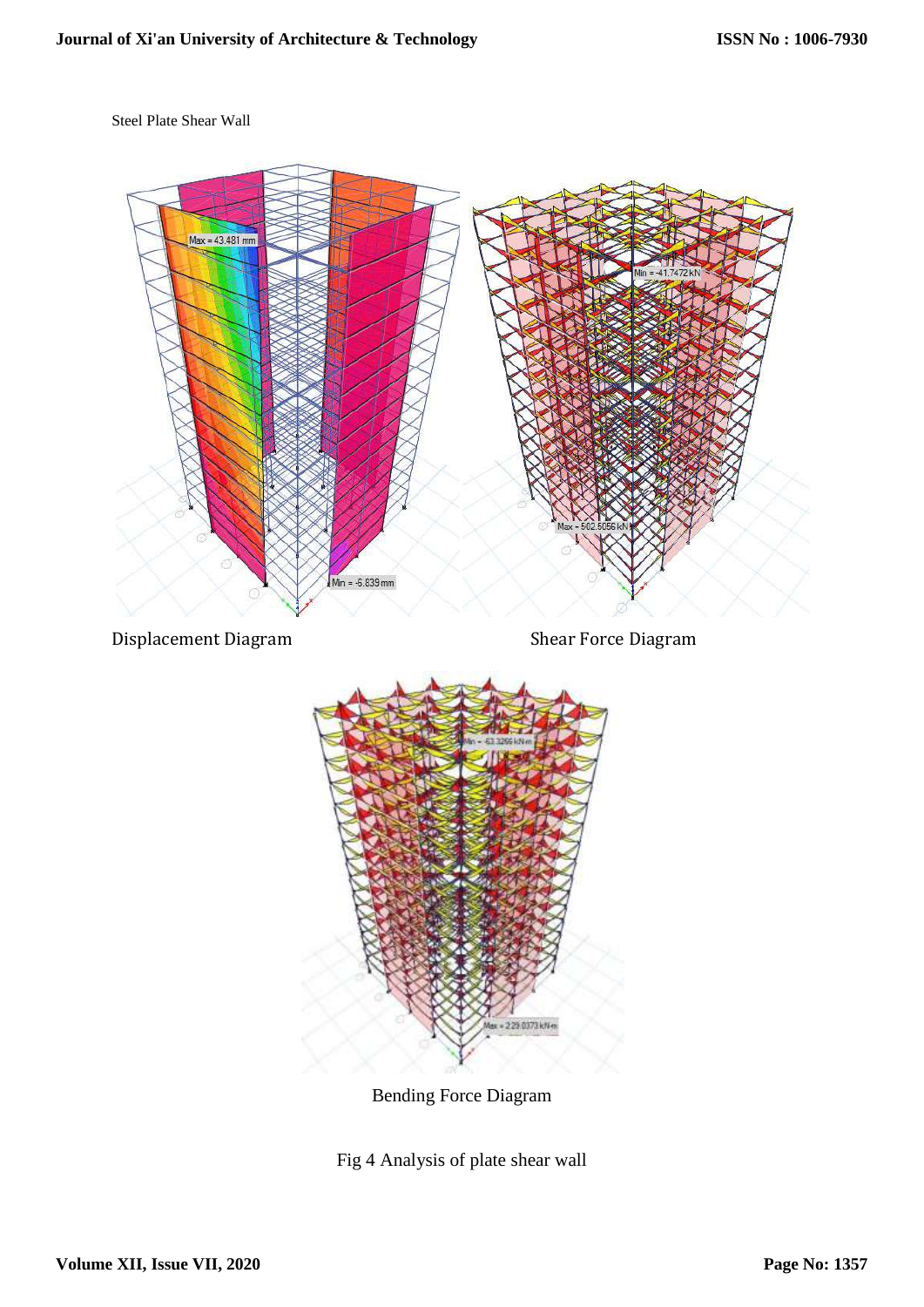

### Table 2-Comparison Results

## V. CONCLUSION

Dynamic linear analysis using response spectrum method is performed and lateral load analysis is done for structure with RC shear wall and Steel plate shear wall. Results are compared for the earthquake forces and bending moment of both the cases. It is also observed that lateral forces are reducing when the shear walls are added at the appropriate locations of frames having minimum lateral forces. Therefore, it is inferred that Steel plate shear walls (t=6 mm) are more resistant to lateral loads in an irregular structure. Also they can be used to reduce the effects of torsion. Results indicate that steel plate shear walls have a large effect on the behaviour of frames under earthquake excitation. In general, steel plate increase stiffness of the structure. Deflection in case of without SPSW is very large & in case of with SPSW deflection is very less. With the use of steel shear walls in the buildings, the bending moments in the column are reduce. Due to presence of SPSW total weight of steel in building is reduced than building without SPSWs. From above result it is observed that, due to use of SPSW in building there is considerable decrease in value of bending moment, shear force, deflection and axial force for some columns and also quantity of steel is reduced. Hence steel building with SPSWs is economical compare to without SPSWs. Due to relatively small thickness of SPSW compared to reinforced concrete shear walls, from architectural point of view, steel shear wall occupy much less space than equivalent reinforced concrete shear wall .